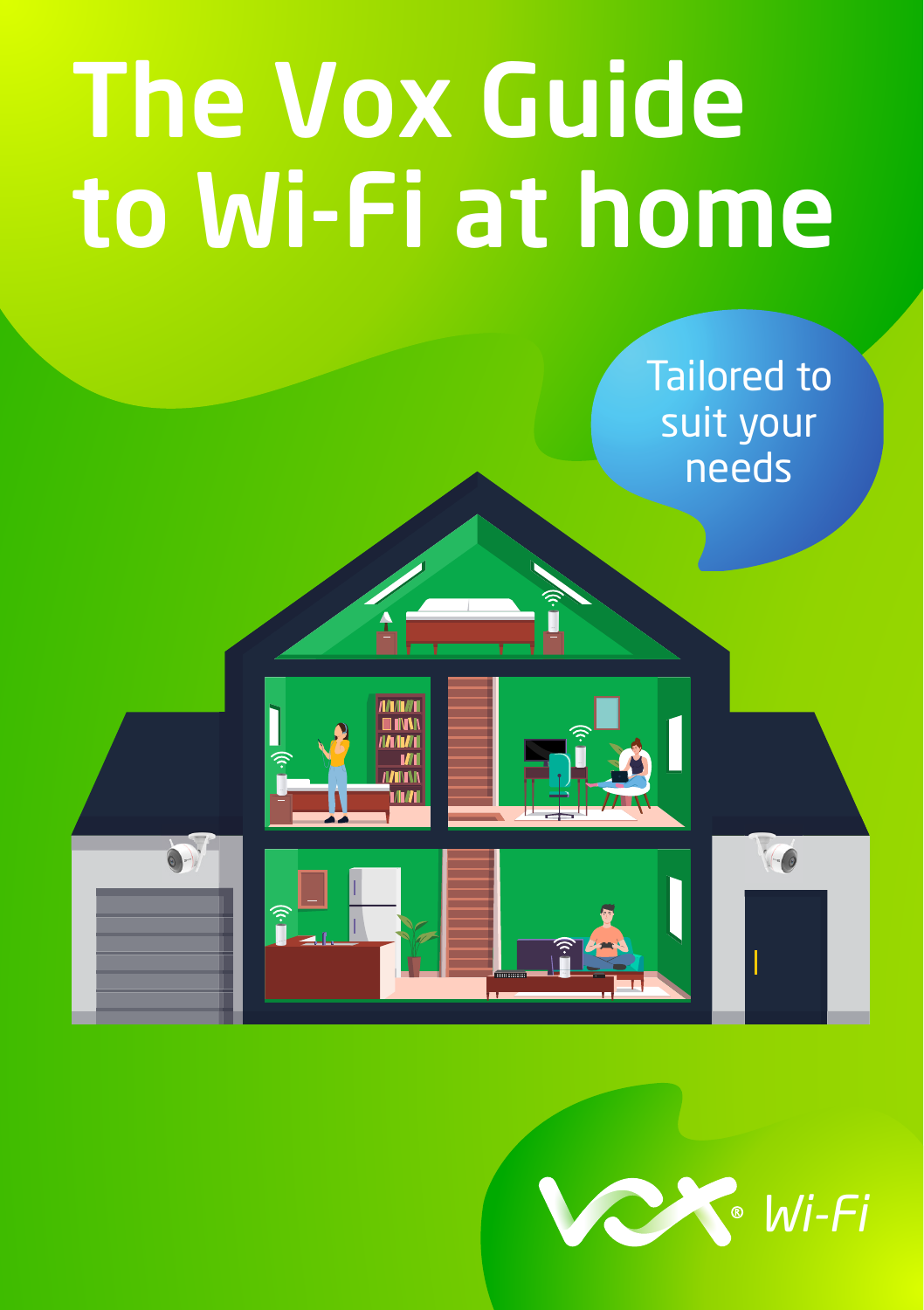## Wi-Fi, as an enabler, carries most of the Internet traffic in a connected home.

We all prefer to use Wi-Fi due to its consistency. convenience and agility. That said, there's more to creating a stable Wi-Fi network than just plugging a router in and hoping for the best – especially with the number of connected devices we have rapidly increasing. Outlined below are a few home Wi-Fi essentials we feel everyone should know.

### A resilient Wi-Fi network comes down to:

#### • Connectivity

The type of Internet solution you choose will have an enormous impact on your Wi-Fi experience. This is dependent on the type of Internet service available to you in the area you live in. Fibre-to-the-Home (FTTH) is rapidly becoming the preferred option, followed by Fixed LTE-A or 5G and Wireless. It's also always a good idea to have more than one connectivity solution available to you to ensure resilience and high uptime, especially when working from home.

#### • Planning

There are several factors that can impact the quality of your Wi-Fi network, and these include:



#### • Network installation

This includes the position of your APs, adding cabling where necessary and the location of uninterrupted power supplies (UPS) to power up critical devices during load shedding.

#### • Control measures

It's essential to consider security software, parental control and monitoring features and as well as online support from our service centre when setting up your Wi-Fi network.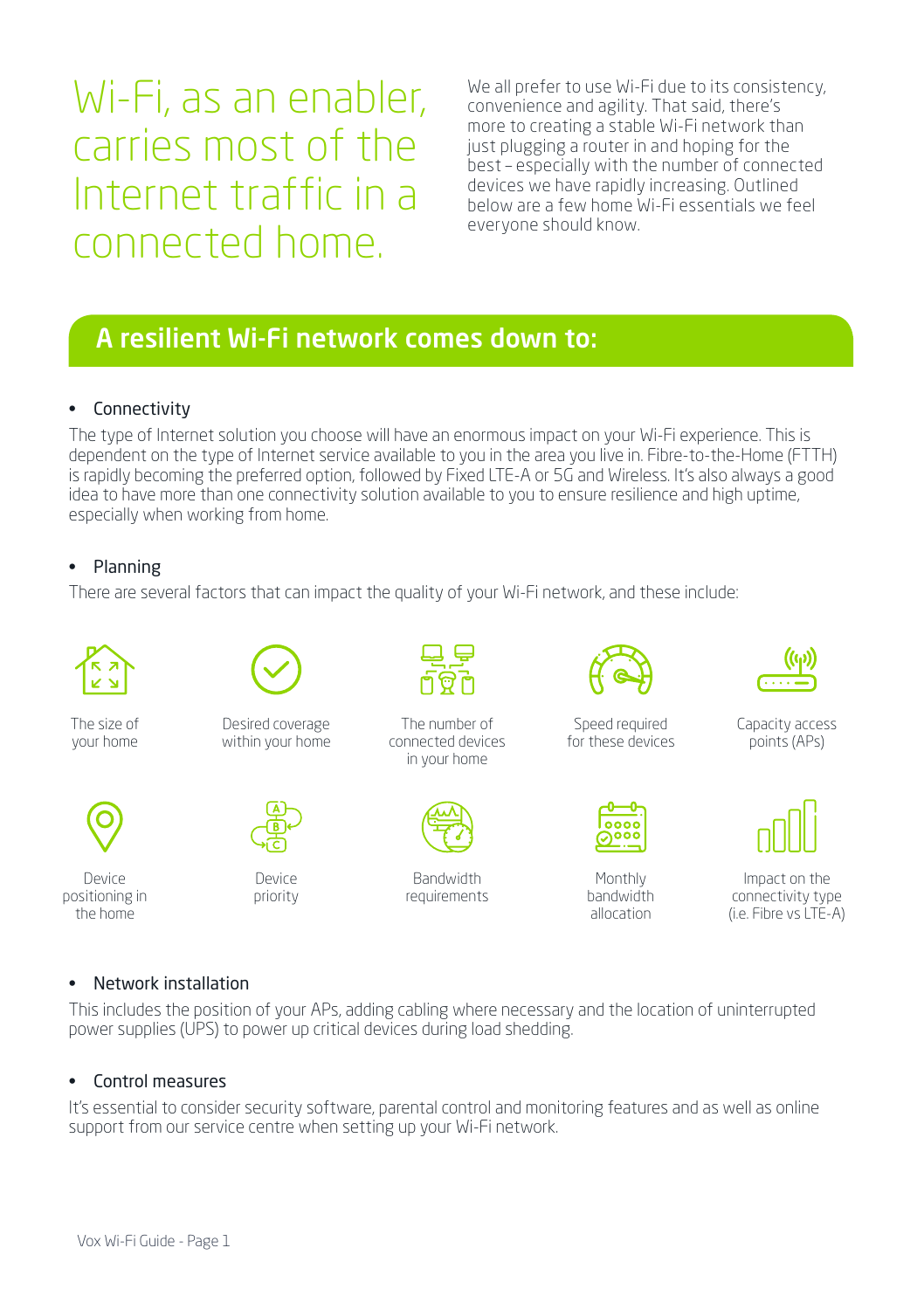## Your Wi-Fi enemies include:

- Outdated or incorrect hardware this may result in expensive replacements or increased frustration due to regular Wi-Fi connection problems.
- Poor Wi-Fi design it's always advisable, more efficient and cost-effective to get the design right in the first place, rather than spend extra time and money re-engineering your network once problems arise.
- Incorrect router/AP placement this may result in a slower network throughput as the signal usually has to be transmitted through a lot of mediums (i.e. walls, cabinets, windows).
- Interference usually the result of other devices in the home, including microwaves, TVs, Bluetooth devices and baby monitors.
- Increasing capacity and a failure to account for it a high number of devices connected to a Wi-Fi network may cause congestion and slow down the Internet speeds, resulting in limited bandwidth to each device.
- Forgetting to include a security solution this leaves your Wi-Fi network vulnerable and at risk of being hacked.
- Materials present in the home concrete, drywalling, glass, wood, fish tanks and mirrors are some of the biggest culprits of Wi-Fi signal loss.

## Your Wi-Fi Success Checklist:

Choose the best Internet solution to meet your needs

Plan carefully, taking the number of connected devices and your bandwidth allocation into consideration

Set-up your network by placing your router and APs in places with the least amount of interference

Keep your network safe by adding a security solution

## Why Vox Wi-Fi Home?

We offer a range of customisable solutions and best of breed technology to meet your Wi-Fi network needs at any stage, with our years of experience and expertise ensuring you'll enjoy the best home Wi-Fi experience possible.